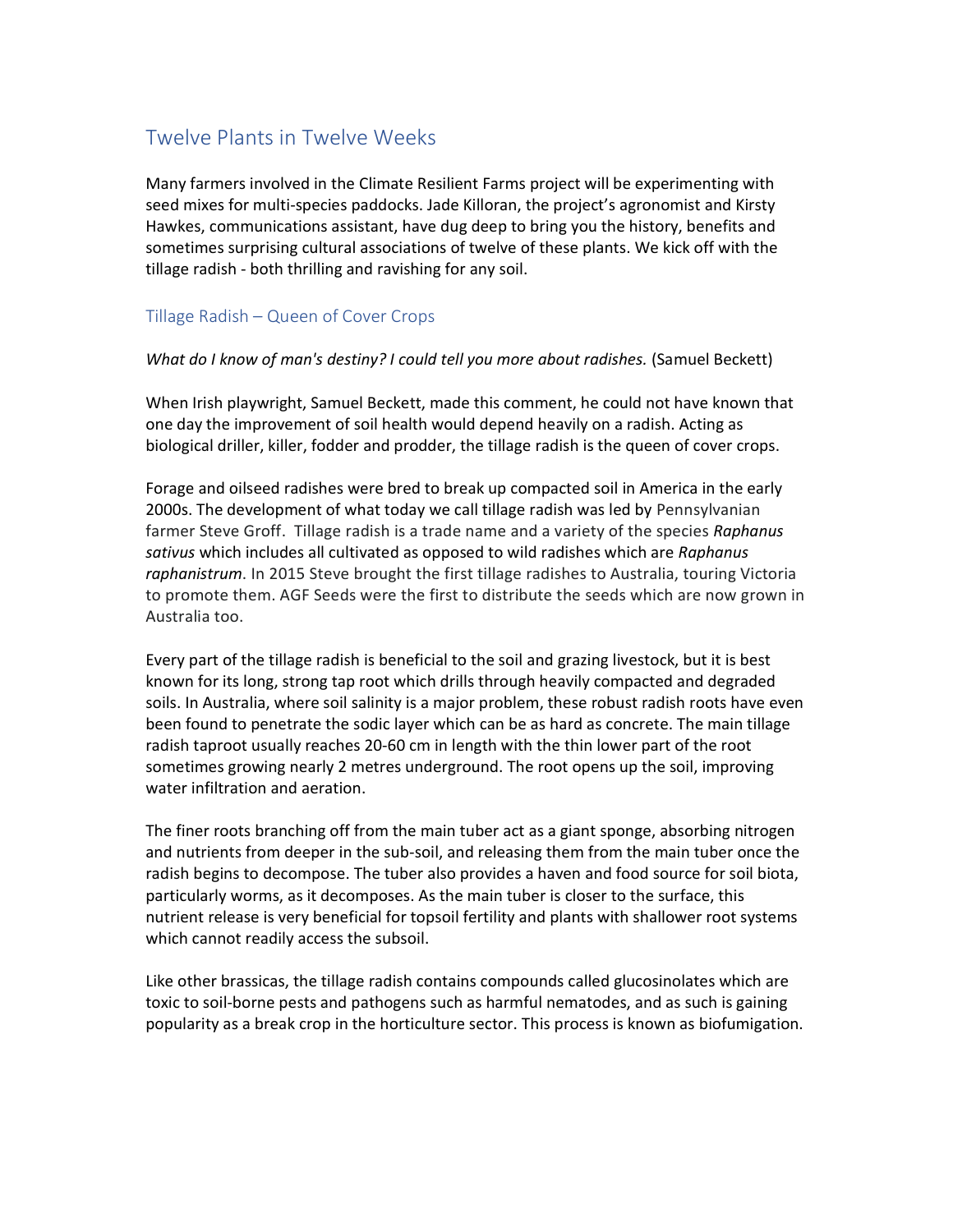From a livestock perspective, tillage radish establishes rapidly (twice as fast as fodder rape) and provides high quality fodder with plenty of energy and protein. The plant tends to smother weeds due to its competitiveness and provides fodder in 6-9 weeks. Tillage radish is very versatile as it can be sown almost year round. It tolerates both low and high temperatures, being more drought tolerant than other brassicas due to the energy resources available in its large tuber and its ability to access subsoil moisture and nutrients.

Sowing tips: Tillage radish can be planted at any time of year but sowing after the longest day will prolong maturity and encourage tap root growth. Sowing from December to May in Australia will provide the best results. Sow at a depth of 0.75-2.5cm at 3-5 kg per hectare.

## Rad Radish Facts:

The Record Radish – The biggest radish ever grown weighed 31.1kg and had a circumference of 119cm. The radish, Raphanus sativus var longipinnatus, was cultivated by Japanese gardener Manabu Oono in 2003. Known as a Daikon (Japanese for "big root"), radishes were introduced to Japan over 1300 years ago and there are now 120 varieties. The Sakurajima Daikon is the largest of these varieties and has been cultivated in the volcanic soils of Sakurajima since 1804. Sakurajima was an island, but since an eruption in 1914 has been joined to the mainland. Before this event 500 acres were devoted to its growing.

The Original Radish - The wild ancestors of all radishes probably come from Southeast Asia where they were first domesticated. No amount of googling revealed how many varieties of radish now exist, but they would certainly number hundreds, with more no doubt being developed.

The Commercial Radish - Most radishes are produced in China, Korea and Japan, with a global figure of 7 million tonnes reported in 2004.

The Oily Radish - The seeds of radishes can be pressed to extract radish seed oil. Wild radish seeds contain up to 48% oil, and while not suitable for human consumption, this oil is a potential source of biofuel. It was used in some places to light lamps and in China ink was once made from the soot of the flame of radish oil.

The Cultural Radish - In Japan and Korea, radish dolls are sometimes made as children's toys. Daikon is also one of the plants that make up the Japanese Festival of Seven Herbs (Nanakusa no sekku) which takes place on the seventh day after the new year.

The Christmas Radish - Citizens of Oaxaca in Mexico, celebrate the Night of the Radishes (Noche de los rábanos) on December 23 as a part of Christmas celebrations. Religious and popular figures, buildings, and other objects are cleverly carved from large radishes and displayed in the town square.

The Ravenous Radish – Radishes feature in recipes all over the world. Their peppery taste makes them an Asian favourite. "Radi", a spiral-cut radish sprinkled with salt and occasionally chives, is traditionally served with beer at the Bavarian Oktoberfest. Tillage radish can be eaten. Jade recommends it thinly sliced in salad.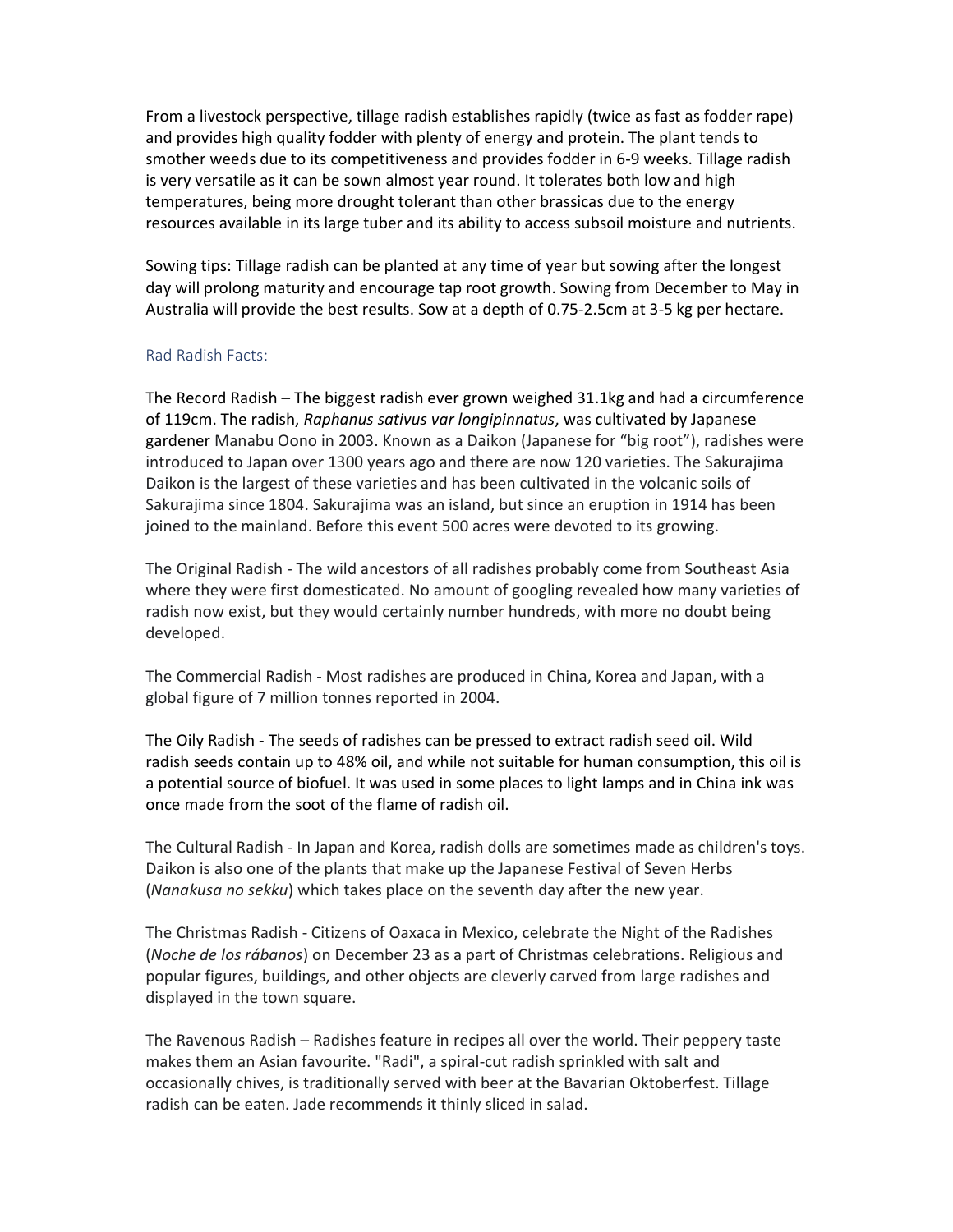The Healing Radish – According to ethnobotanist and herbalist, Wolf D Stor, the radish has a range of healing properties. It is said to inhibit fungi and bacteria; activate gallbladder and liver; help prevent gallstones, kidney stones, and bladder stones; improve intestinal flora; prevent scurvy (antiscorbutic); promote urination. The glucosinolates in radishes which are so helpful for soil are said to have an antibacterial and antifungal effect on humans, which help prevent colds. Radishes feature in several traditional remedies. - The juice can be rubbed into the scalp to encourage hair growth; Radish seeds can be cooked into a brew to counteract mushroom poisoning; Dairy farmers used the crushed leaves to heal cows' udders; Radish slices can be placed on corns to soften them.

The Religious Radish – Because the Roman war god, Mars, rules over the radish, it became a symbol for quarrel and strife in the Middle Ages. Radish flowers in the courtly Language of Flowers reflect this meaning. So that the radish did not cause too much strife, precautions were taken to consecrate it. Radish consecration was traditionally done on the day of the Feast of the Chair of St. Peter (February 22) to whom the radish was sacred. In Japan the radish means affluence and in the Near East it denotes spring and the renewal of life. Radishes were often an attribute of wind and weather gods such as Donar the ancient German god of thunder, equivalent to the Norse Thor.



Manabu Oono in 2003 with his record-breaking Japanese radish.